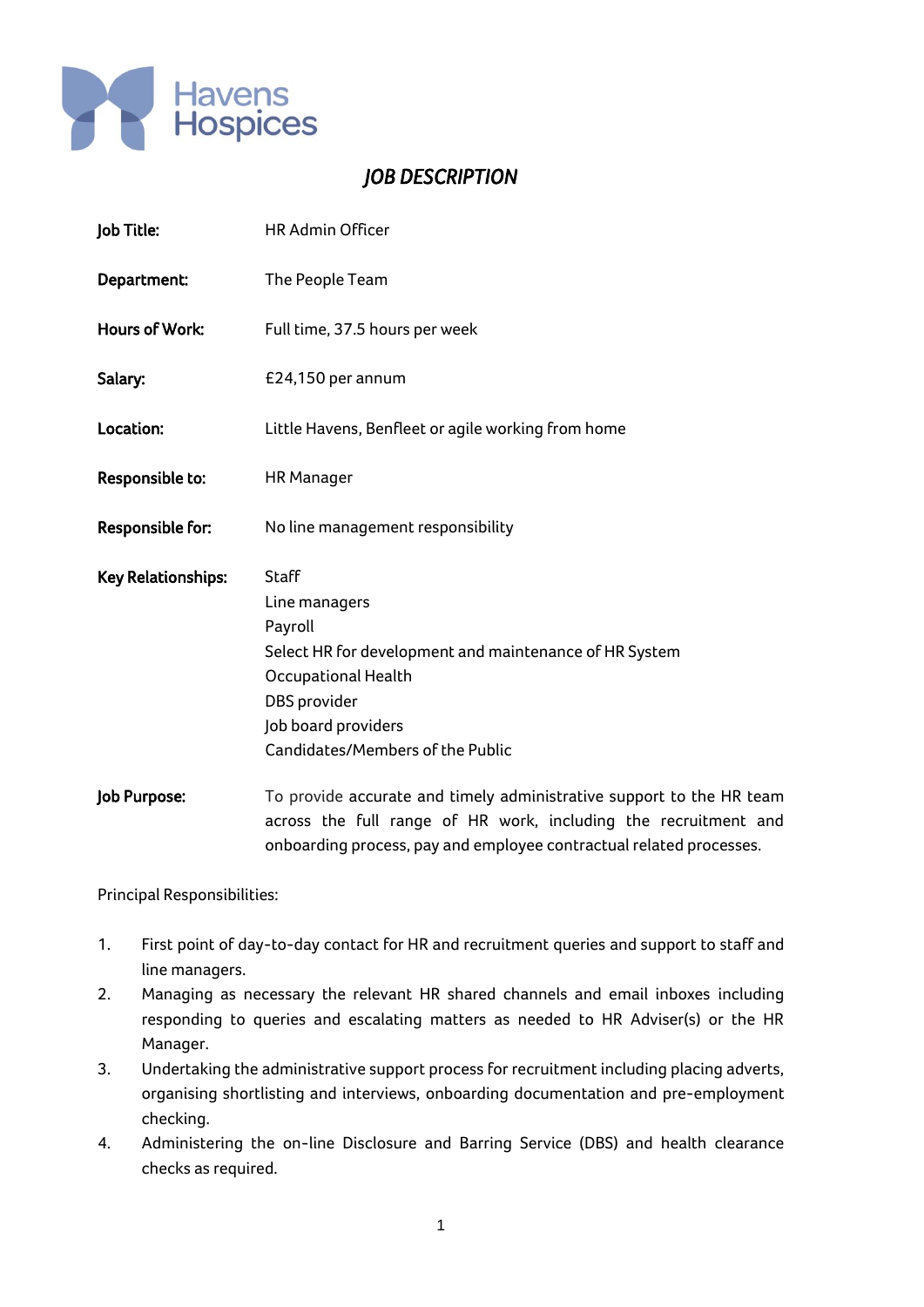- 5. Liaising with the payroll Officer to ensure all changes of terms and conditions, one-off payments, new starters and leavers are processed before the payroll cut-off date(s).
- 6. Managing the leaver administration process including producing acceptance of resignation letters, finalising annual leave balances, coordinating exit interviews and closing the HR system record.
- 7. Providing support with administering maternity, paternity and adoption leave, flexible working requests, contractual changes and secondments, producing relevant correspondence and maintaining the HR system.
- 8. Assisting the HR Service with note taking, meeting attendance or other HR issues as require
- 9. Ensuring employees accurately record absences in the HR system and the relevant absence management documentation is issued and returned.
- 10. Taking an active involvement in the development of our HR processes including templates, procedures, communications and therefore contribute to the development and continual improvement of our HR Service.
- 11. Identifying and escalating efficiencies to the HR Manager and taking ownership of the implementation of solutions where appropriate
- 12. Be a super-user for the HR system ensuring a high level of dexterity, accuracy and attention to detail at all times to support staff in its use and query management.
- 13. Provide operational support for colleagues in both the team and the wider service as required.
- 14. Ensure compliance with relevant health and safety and other organisational policies and procedures.
- 15. Comply with Data Protection Act 2018 and GDPR requirements in all working practices maintaining confidentiality, integrity, availability, accuracy, currency and security of information as appropriate. Take personal responsibility for all personal data within own working environment.
- 16. Such other duties temporarily or on a continued basis, as may reasonably be required, commensurate with your grade.

*This is a description of the job as it is presently constituted. It is normal practice to review periodically job descriptions to ensure that they are relevant to the job currently being performed, and to incorporate any changes which have occurred or are being proposed. The review process is carried out jointly by manager and employee and you are therefore expected to participate fully in such discussions. In all cases, it is our aim to reach agreement to reasonable changes, but where it is not possible to reach agreement we reserve the right to make reasonable changes to your job description which is commensurate with your grade after consultation with you.* 

## May 2022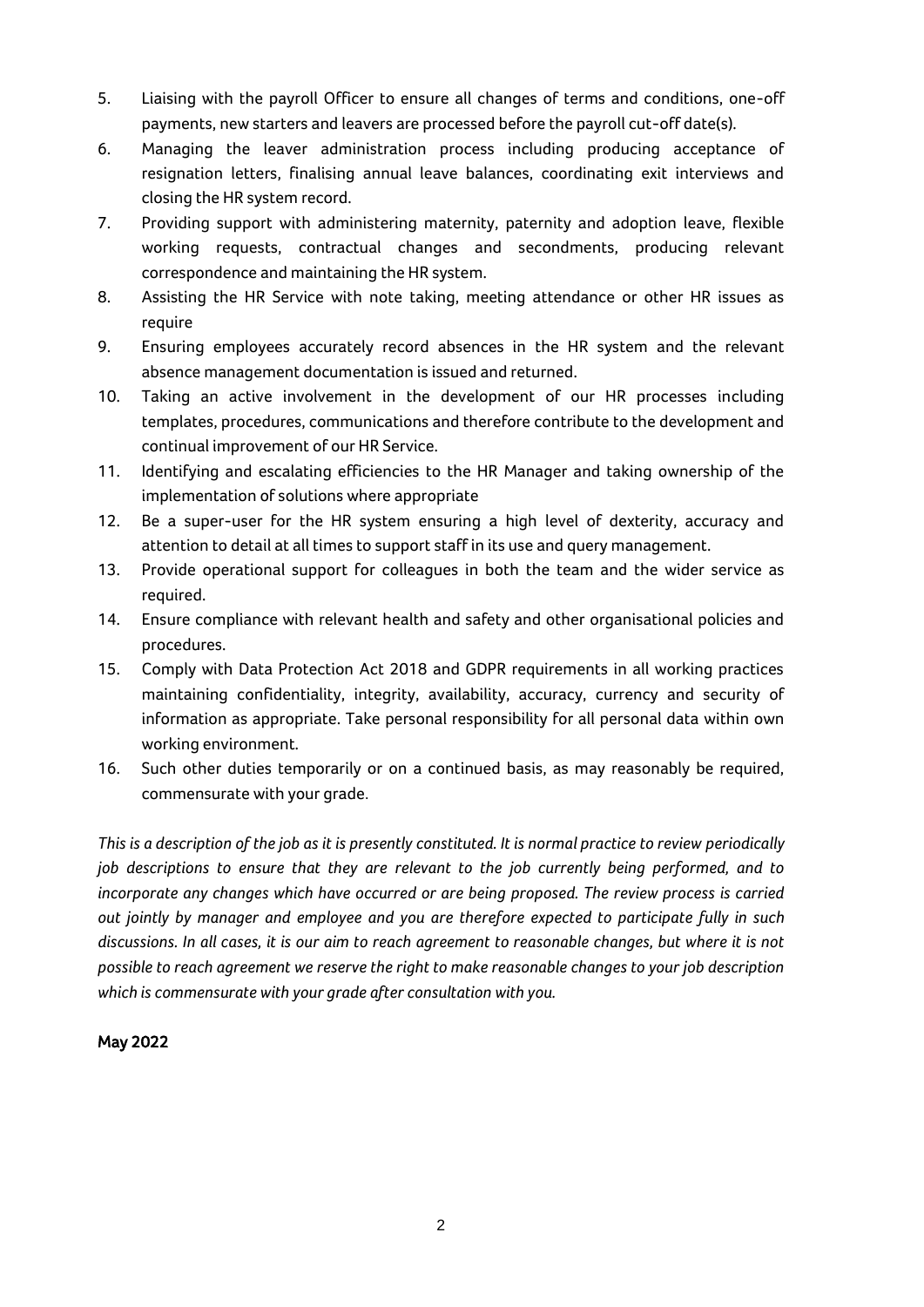

## *PERSON SPECIFICATION*

| <b>ESSENTIAL</b>                                                         | <b>DESIRABLE</b>                                    |
|--------------------------------------------------------------------------|-----------------------------------------------------|
| <b>EDUCATION AND QUALIFICATIONS</b>                                      |                                                     |
|                                                                          |                                                     |
| . First degree or part qualified in a relevant HR                        | • CIPD Associate                                    |
| professional qualification at degree level; Or                           |                                                     |
| · Demonstrable appropriate level of experience and                       |                                                     |
| evidence of continuing professional development<br>relevant to the role. |                                                     |
|                                                                          |                                                     |
| <b>KNOWLEDGE AND EXPERIENCE</b>                                          |                                                     |
|                                                                          | • Experience of working in the NHS or with clinical |
|                                                                          | staff                                               |
|                                                                          | • Experience of working in the Charity sector       |
|                                                                          | • Experience of working with volunteers             |
|                                                                          |                                                     |
| <b>KEY SKILLS</b>                                                        |                                                     |
|                                                                          |                                                     |
| · Understanding of personal information, GDPR and                        | · Advanced Microsoft package skills                 |
| employer requirements in accordance with data                            | · Previous use of Select HR system                  |
| protection.<br>· Good communication skills: oral, written and to         |                                                     |
| varying audiences.                                                       |                                                     |
| · Able to work within deadlines.                                         |                                                     |
| • Able to work on own initiative and autonomously as                     |                                                     |
| needed.                                                                  |                                                     |
| . Knowledge of Microsoft Office, and able to use HR                      |                                                     |
| databases/systems.                                                       |                                                     |
| PERSONAL QUALITIES                                                       |                                                     |
| • Self-motivated                                                         | · Driven by a charitable mission                    |
| • Flexible and adaptable in approach                                     |                                                     |
| • Able to work as part of a team                                         |                                                     |
| • Able to plan and organise own workload                                 |                                                     |
| · Strong communicator                                                    |                                                     |
| • Attention to detail                                                    |                                                     |
| <b>OTHER</b>                                                             |                                                     |
|                                                                          |                                                     |